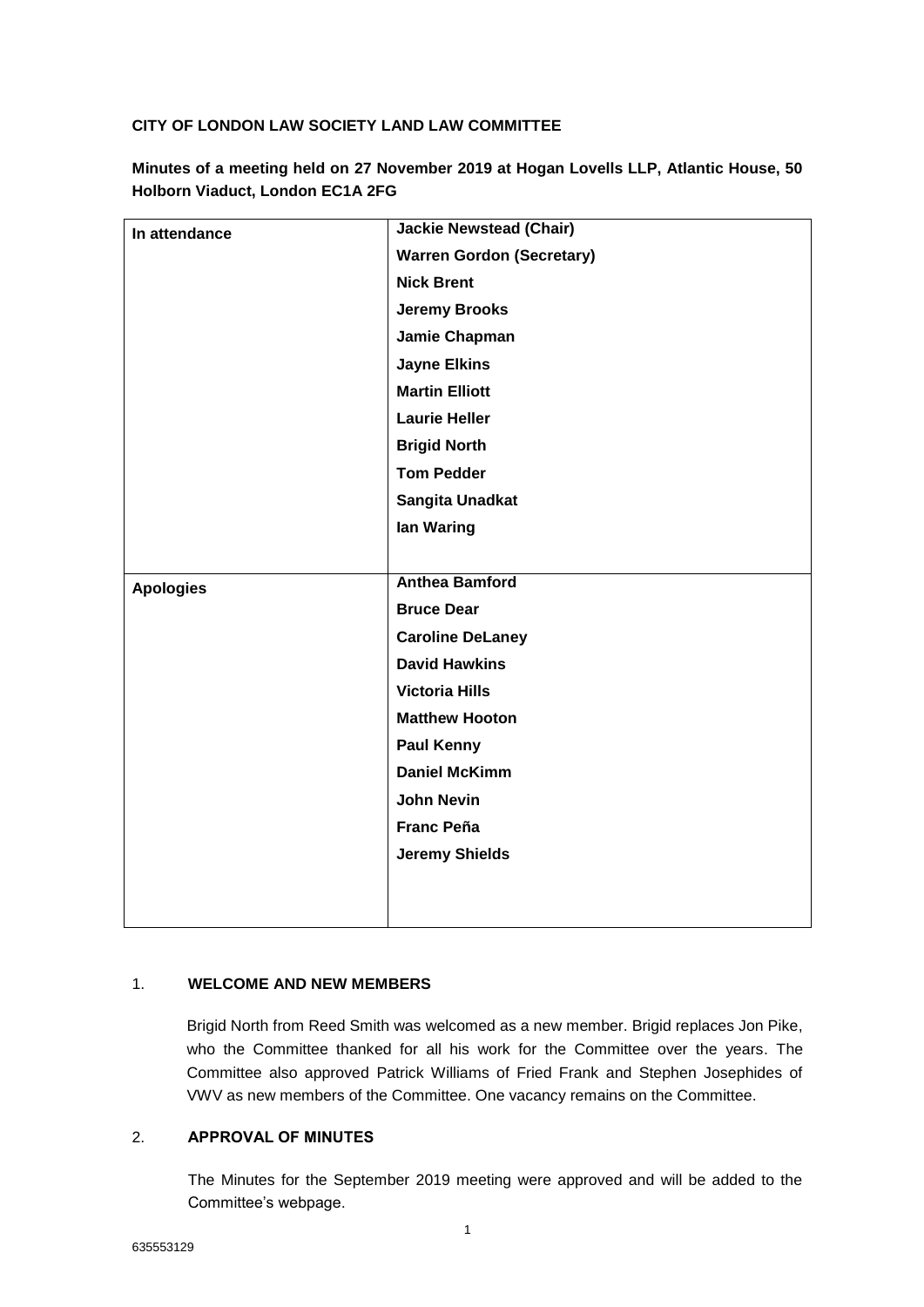## 3. **UPDATE ON ELECTRICITY SUB-STATION LEASE PROJECT**

The standard sub-station lease and accompanying guidance note were approved by the Committee. The documents will be added to the Committee's webpage shortly.

#### 4. **PROPERTY MANAGEMENT AGREEMENT**

The property management agreement, produced by the Committee sub-group, now includes GDPR wording provided by a Field Fisher colleague of Jayne Elkins. The agreement was briefly discussed at the meeting and was provided to the Committee for further perusal (together with a comparison showing the latest changes). If any Committee member has any further comments, please send them to Warren by COB 13 December 2019. The agreement will be added to the Committee's webpage shortly afterwards.

# 5. **NEW CERTIFICATE OF TITLE**

A sub-group of the Committee have had initial discussions on a new 8th edition of the Certificate of title. A further scoping meeting will take place on 9 December.

Key points noted are:

- Overall the current form of the Certificate works well.
- The Certificate can be improved for where there are significant numbers of Letting Documents. In particular, the Supplement table can be improved presentationally.
- There are no plans to create a specific Certificate for a development financing. Instead, a development add-on will be considered for title matters such as party walls, covenants and rights of light.
- Limitation of liability wording will be introduced into the front end of the Certificate. There should be a note to suggest various possible bases for limiting liability e.g. value of property, amount of loan, development value, firm's limit of PII cover, firm's policy on limiting its liability, link to liability limits of other professional advisors on the transaction. This will be a matter for agreement between the parties.
- Clause 1.6 (Multiple addressees) needs further consideration e.g. for parties with different interests (such as holders of senior and mezzanine debt). This may link into and be resolved by the limitation of liability provision. If a party has not become an Addressee by a specified time limit, then it cannot benefit from the Certificate. Any new addressee must notify the certifying firm before the time limit expires that they have become an Addressee.
- Reflecting the increasing number of mixed developments, there will be a new Schedule for a long residential occupational lease at a premium. Current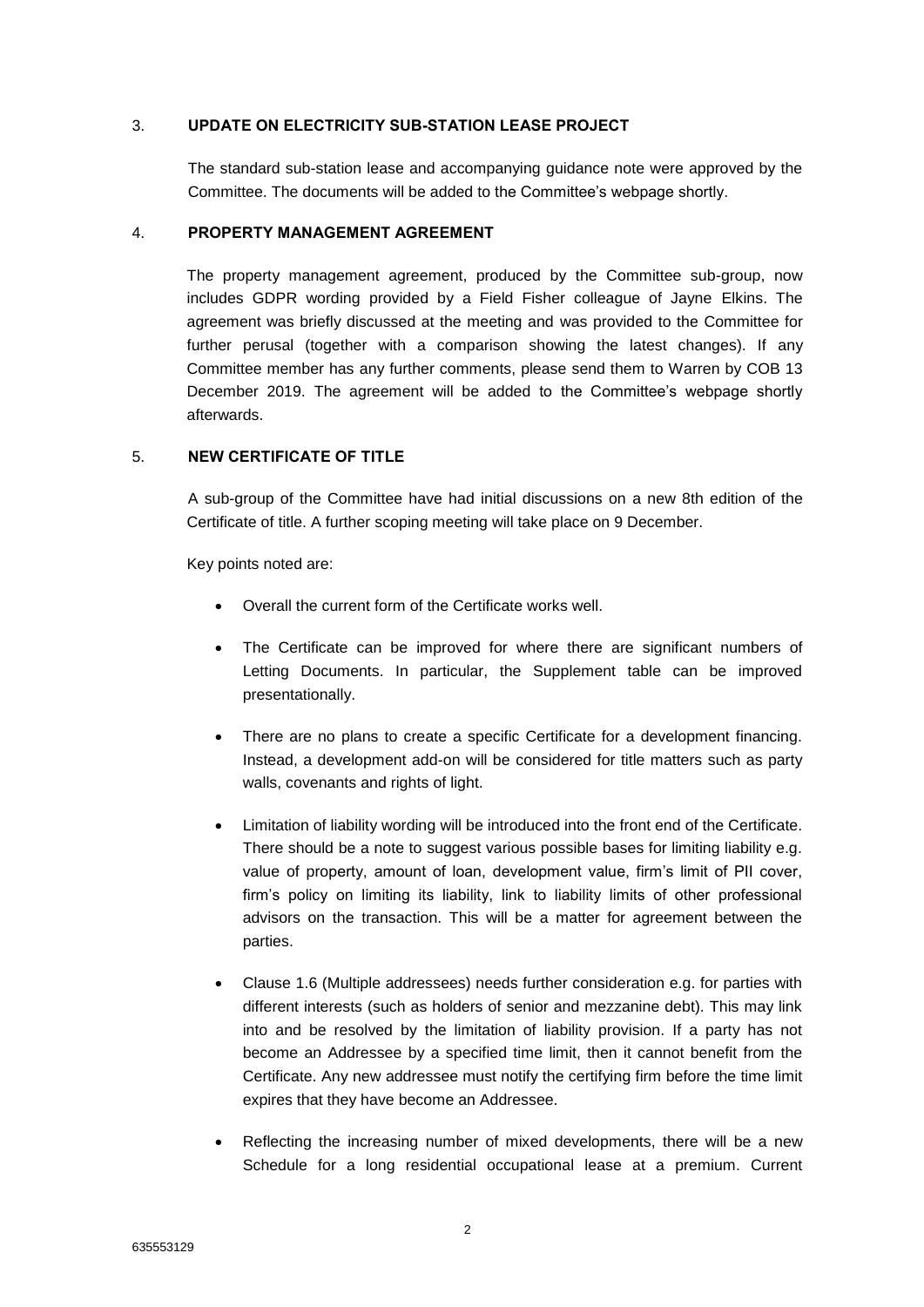Schedule 4 will be used as a starting point and will be amended for matters such as insurance and service charge.

• In relation to construction matters, the Construction Law Committee is looking at putting together a standardised form of construction diligence report and this may be helpful for the Certificate. There should also be some standard statements reflecting typical provisions (in particular re. works) from an agreement for lease and specifying whether they are personal.

# 6. **BORROWER'S SOLICITORS' UNDERTAKINGS PROJECT AND DISCHARGE PROTOCOL**

The Standardised Undertakings project will be discussed at the January Committee meeting. Martin Elliott has kindly provided some comments on the drafts from Vikki Hills and Franc Pena. The Committee kindly asks Vikki and Franc to report back on progress with this project at the January meeting.

### 7. **STANDARD UNDERTAKING TO HOLD MONEY TO ORDER**

The Committee was happy with the form of the Simple undertaking from a law firm holding money to the order of a third party, except that the words "[orally or] by email" should be removed, so that the 1st paragraph now reads:

"*Subject to Paragraph 2, we, [name of law firm holding money], undertake to you [insert name of third party law firm or other third party] to hold strictly to your order the money*  remitted by you, to, and received in cleared funds into, our client account in the amount of *[ ] representing [describe what they relate to] ("Funds"), until you confirm to us that the Funds are released to us*."

The form of the undertaking will be added to the Committee's webpage.

## 8. **NOTE ON TENANT'S WORKS AND BUILDINGS INSURANCE**

Jackie has forwarded to the CLLS Construction Law Committee the comments of the Land Law Committee on the note on Tenant's works and buildings insurance.

### 9. **RIGHTS OF LIGHT RELEASE**

A query has been received on whether it was correct to refer to full title guarantee in the Committee's deed of release of rights of light. The Committee agreed that it was and a full response from Laurie Heller will be sent to the enquirer.

## 10. **AOB**

The Committee will consider the Law Society's revised Contaminated Land and Flood Practice Notes once they have been published.

As additional 2020 projects, the Committee will review its standard rent deposit deed and consider producing some guidance for escrow arrangements. Please let Warren know if you wish to be involved in either of those projects.